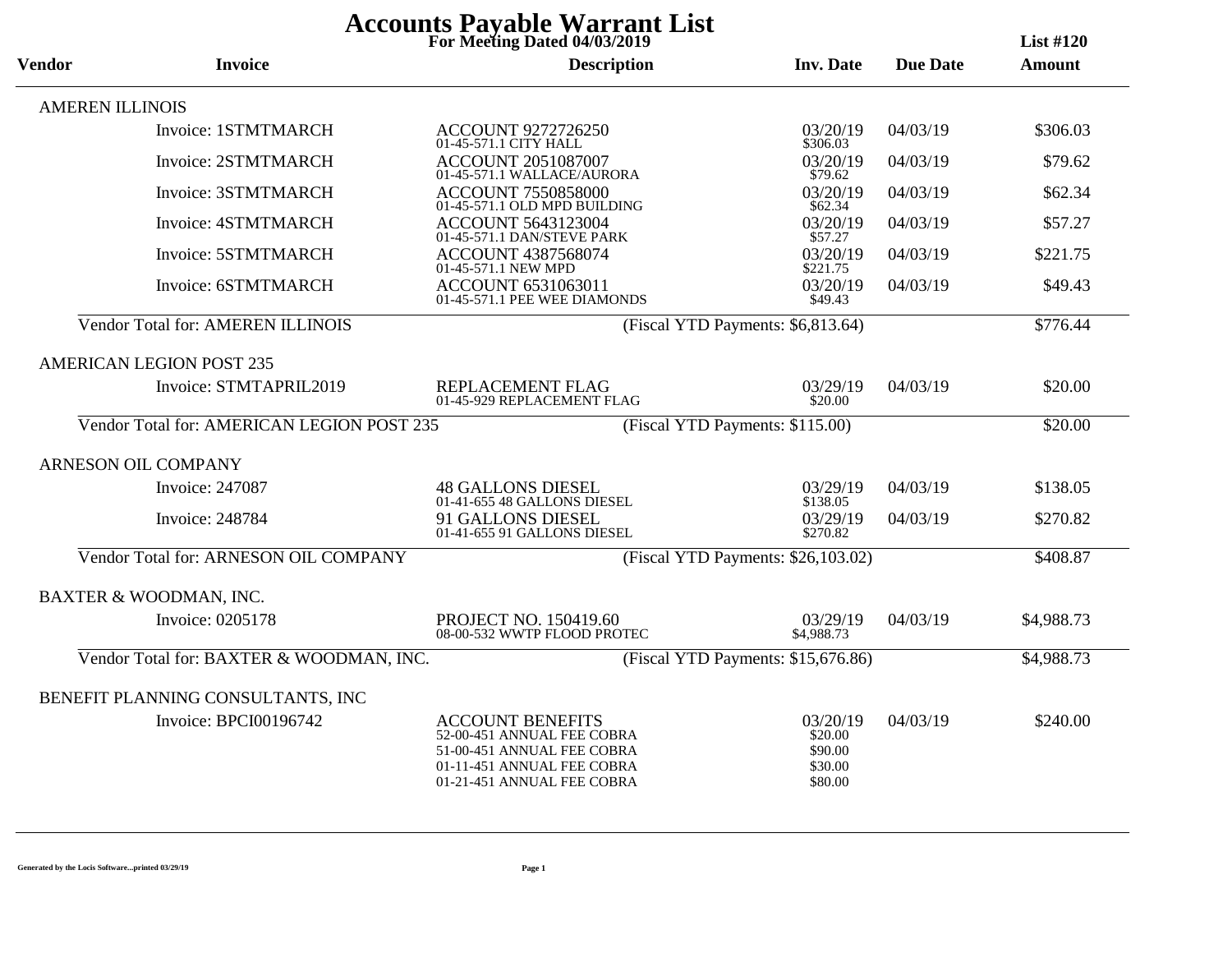| For Meeting Dated 04/03/2019<br>List $#120$ |                                                      |                                                                                                                                                                                                |                              |                                                                         |                 |               |  |
|---------------------------------------------|------------------------------------------------------|------------------------------------------------------------------------------------------------------------------------------------------------------------------------------------------------|------------------------------|-------------------------------------------------------------------------|-----------------|---------------|--|
| <b>Vendor</b>                               | <b>Invoice</b>                                       |                                                                                                                                                                                                | <b>Description</b>           | <b>Inv. Date</b>                                                        | <b>Due Date</b> | <b>Amount</b> |  |
|                                             |                                                      | 01-41-451 ANNUAL FEE COBRA                                                                                                                                                                     |                              | \$20.00                                                                 |                 |               |  |
|                                             | Vendor Total for: BENEFIT PLANNING CONSULTANTS, INC  |                                                                                                                                                                                                |                              | (Fiscal YTD Payments: \$440.00)                                         |                 | \$240.00      |  |
|                                             | <b>BILL WALSH FORD</b>                               |                                                                                                                                                                                                |                              |                                                                         |                 |               |  |
|                                             | Invoice: 27004                                       | CUSTOMER 9057<br>01-21-613 UNIT 72 REPAIRS                                                                                                                                                     |                              | 03/27/19<br>\$1,468.58                                                  | 04/03/19        | \$1,468.58    |  |
|                                             | Invoice: 27005                                       | <b>CUSTOMER 9057</b><br>01-21-613 UNIT 73 REPAIRS                                                                                                                                              |                              | 03/27/19<br>\$436.94                                                    | 04/03/19        | \$436.94      |  |
|                                             | Vendor Total for: BILL WALSH FORD                    |                                                                                                                                                                                                |                              | (Fiscal YTD Payments: \$1,705.85)                                       |                 | \$1,905.52    |  |
|                                             | BLYTHE FLOWERS, INC.                                 |                                                                                                                                                                                                |                              |                                                                         |                 |               |  |
|                                             | <b>Invoice: 124208</b>                               | ACCOUNT 009952<br>01-31-578.1 FUNERAL FLOWERS                                                                                                                                                  |                              | 03/27/19<br>\$59.95                                                     | 04/03/19        | \$59.95       |  |
|                                             | Vendor Total for: BLYTHE FLOWERS, INC.               |                                                                                                                                                                                                | (Fiscal YTD Payments: \$.00) |                                                                         |                 | \$59.95       |  |
| <b>BRIAN MILLER</b>                         |                                                      |                                                                                                                                                                                                |                              |                                                                         |                 |               |  |
|                                             | Invoice: STMTREIMBURSE19                             | <b>CLOTHING REIMBURSEMENT</b><br>52-00-471 REIMBURSE CLOTHIN                                                                                                                                   |                              | 03/20/19<br>\$188.88                                                    | 04/03/19        | \$188.88      |  |
|                                             | Vendor Total for: BRIAN MILLER                       |                                                                                                                                                                                                |                              | (Fiscal YTD Payments: \$419.26)                                         |                 | \$188.88      |  |
|                                             | BURTON, FULLER, & ASSOCIATES, P.C.                   |                                                                                                                                                                                                |                              |                                                                         |                 |               |  |
|                                             | Invoice: STMTAPRIL2019                               | SERVICES RENDERED FOR FEBRUARY 2019<br>01-31-533 FEB 2019 LEGAL FE<br>01-21-533 FEB 2019 LEGAL FE<br>01-11-533 FEB 2019 LEGAL FE<br>51-00-533 FEB 2019 LEGAL FE<br>22-00-533 FEB 2019 LEGAL FE |                              | 03/28/19<br>\$4,014.26<br>\$1,660.92<br>\$42.22<br>\$481.50<br>\$280.50 | 04/03/19        | \$6,479.40    |  |
|                                             | Vendor Total for: BURTON, FULLER, & ASSOCIATES, P.C. |                                                                                                                                                                                                |                              | (Fiscal YTD Payments: \$19,576.95)                                      |                 | \$6,479.40    |  |
| <b>COMED</b>                                |                                                      |                                                                                                                                                                                                |                              |                                                                         |                 |               |  |
|                                             | Invoice: 2019APRILSTMT                               | ACCOUNT 7903114015<br>52-10-571.12 TIMBERLIFT STATIO                                                                                                                                           |                              | 03/27/19<br>\$167.75                                                    | 04/03/19        | \$167.75      |  |
|                                             | Invoice: 2019STMTAPRIL                               | <b>ACCOUNT 4861159000</b><br>01-45-572 FIXTURES/1115 LAK                                                                                                                                       |                              | 03/27/19<br>\$391.74                                                    | 04/03/19        | \$391.74      |  |
|                                             | Invoice: APRILSTMT2019                               | <b>ACCOUNT 1039082017</b><br>52-10-571.13 NTL GRD LFT STA                                                                                                                                      |                              | 03/27/19<br>\$82.30                                                     | 04/03/19        | \$82.30       |  |
|                                             | Invoice: STMTAPRIL2019                               | <b>ACCOUNT 0150094054</b>                                                                                                                                                                      |                              | 03/27/19                                                                | 04/03/19        | \$67.81       |  |
|                                             |                                                      |                                                                                                                                                                                                |                              |                                                                         |                 |               |  |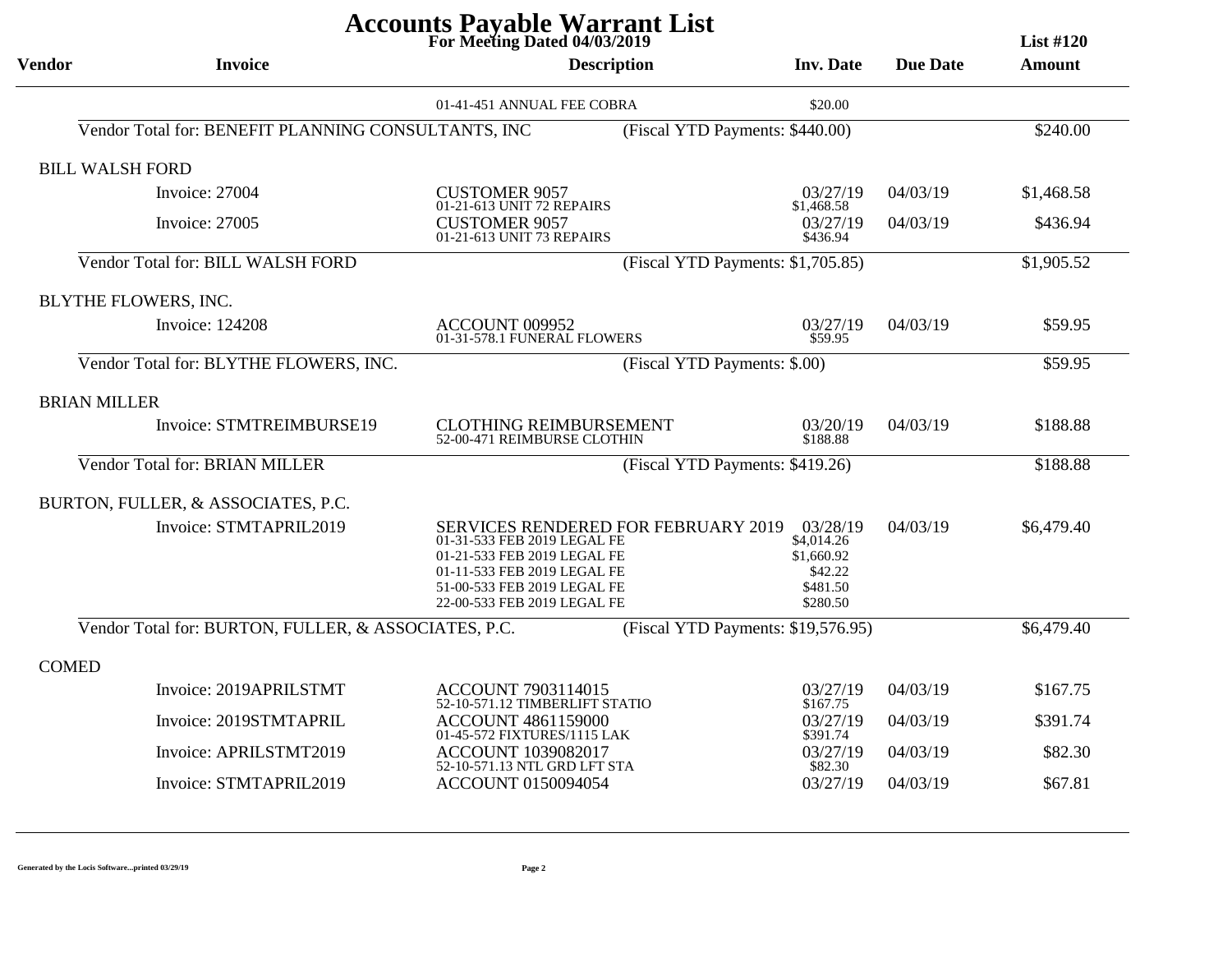| For Meeting Dated 04/03/2019<br>List $#120$ |                                                     |                                                          |                              |                                    |                 |               |  |
|---------------------------------------------|-----------------------------------------------------|----------------------------------------------------------|------------------------------|------------------------------------|-----------------|---------------|--|
| <b>Vendor</b>                               | <b>Invoice</b>                                      |                                                          | <b>Description</b>           | <b>Inv. Date</b>                   | <b>Due Date</b> | <b>Amount</b> |  |
|                                             |                                                     | 01-45-572 SOUTH LIGHTS                                   |                              | \$67.81                            |                 |               |  |
|                                             | Vendor Total for: COMED                             |                                                          |                              | (Fiscal YTD Payments: \$5,158.15)  |                 | \$709.60      |  |
|                                             | CONTECH ENGINEERED SOLUTIONS, LLC                   |                                                          |                              |                                    |                 |               |  |
|                                             | Invoice: 18124041                                   | ACCOUNT 2052700385107<br>50-00-862 PIPE TUBING           |                              | 03/25/19<br>\$800.00               | 04/03/19        | \$800.00      |  |
|                                             | Vendor Total for: CONTECH ENGINEERED SOLUTIONS, LLC |                                                          | (Fiscal YTD Payments: \$.00) |                                    |                 | \$800.00      |  |
| <b>CORE &amp; MAIN LP</b>                   |                                                     |                                                          |                              |                                    |                 |               |  |
|                                             | Invoice: K279699                                    | ACCOUNT 076940<br>53-00-652.2 AUTOGUN REPAIR             |                              | 03/29/19<br>\$451.78               | 04/03/19        | \$451.78      |  |
|                                             | Vendor Total for: CORE & MAIN LP                    |                                                          |                              | (Fiscal YTD Payments: \$1,050.37)  |                 | \$451.78      |  |
|                                             | DPS EQUIPMENT SERVICES, INC                         |                                                          |                              |                                    |                 |               |  |
|                                             | Invoice: 18145B                                     | PROJECT #18-145 PAYMENT 2<br>53-00-929 DIGESTER VALVE TU |                              | 03/20/19<br>\$3,600.00             | 04/03/19        | \$3,600.00    |  |
|                                             | <b>Invoice: 18146</b>                               | <b>PROJECT 18-146</b><br>23-00-929 PRIMARY CLARIFIER     |                              | 03/27/19<br>\$8,900.00             | 04/03/19        | \$8,900.00    |  |
|                                             | Vendor Total for: DPS EQUIPMENT SERVICES, INC       |                                                          |                              | (Fiscal YTD Payments: \$14,150.00) |                 | \$12,500.00   |  |
|                                             | ENVIRONMENTAL RESOURCE ASSOCIATES                   |                                                          |                              |                                    |                 |               |  |
|                                             | Invoice: 893513                                     | ACCOUNT C994426<br>52-00-652 DMRQ SAMPLES                |                              | 03/29/19<br>\$1,051.40             | 04/03/19        | \$1,051.40    |  |
|                                             | Vendor Total for: ENVIRONMENTAL RESOURCE ASSOCIATES |                                                          | (Fiscal YTD Payments: \$.00) |                                    |                 | \$1,051.40    |  |
| <b>GRAINGER</b>                             |                                                     |                                                          |                              |                                    |                 |               |  |
|                                             | Invoice: 9117342                                    | <b>ACCOUNT 853114536</b><br>51-00-653 BATTERY JUMP STAR  |                              | 03/25/19<br>\$213.75               | 04/03/19        | \$213.75      |  |
|                                             | <b>Vendor Total for: GRAINGER</b>                   |                                                          |                              | (Fiscal YTD Payments: \$1,549.34)  |                 | \$213.75      |  |
| HAWKINS, INC.                               |                                                     |                                                          |                              |                                    |                 |               |  |
|                                             | Invoice: 4460927                                    | ACCOUNT 182550<br>52-00-656 AQUA HAWK                    |                              | 03/25/19<br>\$1,007.50             | 04/03/19        | \$1,007.50    |  |
|                                             | Vendor Total for: HAWKINS, INC.                     |                                                          |                              | (Fiscal YTD Payments: \$28,001.81) |                 | \$1,007.50    |  |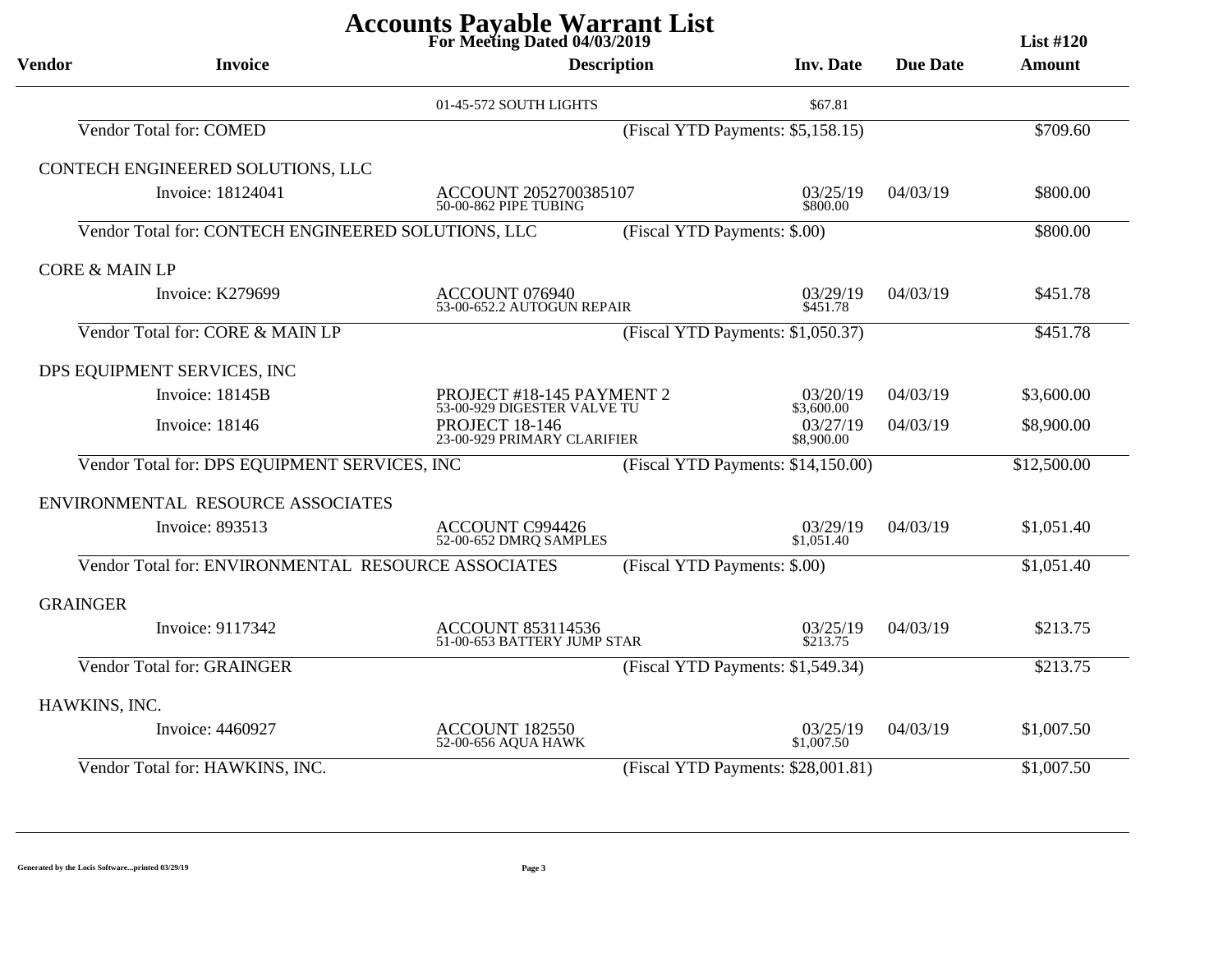| <b>Accounts Payable Warrant List</b><br>For Meeting Dated 04/03/2019<br><b>List #120</b> |                                                      |                                                                                                                                                                      |                    |                                                                                |                 |             |
|------------------------------------------------------------------------------------------|------------------------------------------------------|----------------------------------------------------------------------------------------------------------------------------------------------------------------------|--------------------|--------------------------------------------------------------------------------|-----------------|-------------|
| <b>Vendor</b>                                                                            | <b>Invoice</b>                                       |                                                                                                                                                                      | <b>Description</b> | <b>Inv. Date</b>                                                               | <b>Due Date</b> | Amount      |
|                                                                                          | HEALTH CARE SERVICE CORPORATION                      |                                                                                                                                                                      |                    |                                                                                |                 |             |
|                                                                                          | Invoice: STMTAPRIL2019                               | ACCOUNT 349448<br>01-11-451 APRIL HEALTH INS<br>01-21-451 APRIL HEALTH INS<br>01-41-451 APRIL HEALTH INS<br>51-00-451 APRIL HEALTH INS<br>52-00-451 APRIL HEALTH INS |                    | 03/26/19<br>\$1,927.38<br>\$8,219.06<br>\$2,530.38<br>\$6,108.98<br>\$1,649.05 | 04/03/19        | \$20,434.85 |
|                                                                                          | Vendor Total for: HEALTH CARE SERVICE CORPORATION    |                                                                                                                                                                      |                    | (Fiscal YTD Payments: \$287,518.79)                                            |                 | \$20,434.85 |
|                                                                                          | <b>ILLINOIS PUBLIC RISK FUND</b>                     |                                                                                                                                                                      |                    |                                                                                |                 |             |
|                                                                                          | Invoice: 53695                                       | ACCOUNT 1040-00000<br>04-00-594 MAY WORKERS COMPE                                                                                                                    |                    | 03/20/19<br>\$4,522.00                                                         | 04/03/19        | \$4,522.00  |
|                                                                                          | Vendor Total for: ILLINOIS PUBLIC RISK FUND          |                                                                                                                                                                      |                    | (Fiscal YTD Payments: \$51,722.00)                                             |                 | \$4,522.00  |
|                                                                                          | <b>ILLINOIS VALLEY CELLULAR</b>                      |                                                                                                                                                                      |                    |                                                                                |                 |             |
|                                                                                          | Invoice: STMTAPRIL2019                               | <b>CUSTOMER 116506-001</b><br>52-00-552.1 CELL PHONES<br>51-00-552.1 CELL PHONES<br>01-41-552.1 CELL PHONES<br>17-00-552.1 CELL PHONES<br>01-21-552.1 CELL PHONES    |                    | 03/27/19<br>\$158.67<br>\$109.56<br>\$59.57<br>\$16.09<br>\$97.19              | 04/03/19        | \$441.08    |
|                                                                                          | Vendor Total for: ILLINOIS VALLEY CELLULAR           |                                                                                                                                                                      |                    | (Fiscal YTD Payments: \$5,342.24)                                              |                 | \$441.08    |
| <b>KUBOTA LEASING</b>                                                                    |                                                      |                                                                                                                                                                      |                    |                                                                                |                 |             |
|                                                                                          | Invoice: STMTAPRIL2019                               | <b>CUSTOMER 1074671</b><br>23-00-929 4WD TRACTOR WWTF                                                                                                                |                    | 03/27/19<br>\$806.95                                                           | 04/03/19        | \$806.95    |
|                                                                                          | Vendor Total for: KUBOTA LEASING                     |                                                                                                                                                                      |                    | (Fiscal YTD Payments: \$8,876.45)                                              |                 | \$806.95    |
|                                                                                          | MARTIN EQUIPMENT OF ILLINOIS, INC.                   |                                                                                                                                                                      |                    |                                                                                |                 |             |
|                                                                                          | <b>Invoice: 398245</b>                               | ACCOUNT 108573<br>01-45-612 ZETOR REPAIRS                                                                                                                            |                    | 03/27/19<br>\$72.67                                                            | 04/03/19        | \$72.67     |
|                                                                                          | Vendor Total for: MARTIN EQUIPMENT OF ILLINOIS, INC. |                                                                                                                                                                      |                    | (Fiscal YTD Payments: \$632.72)                                                |                 | \$72.67     |
|                                                                                          | MAUTINO'S DIST. CO. INC.                             |                                                                                                                                                                      |                    |                                                                                |                 |             |
|                                                                                          | Invoice: 163561                                      | <b>CUSTOMER 10821</b><br>01-21-929 WATER                                                                                                                             |                    | 03/26/19<br>\$31.00                                                            | 04/03/19        | \$31.00     |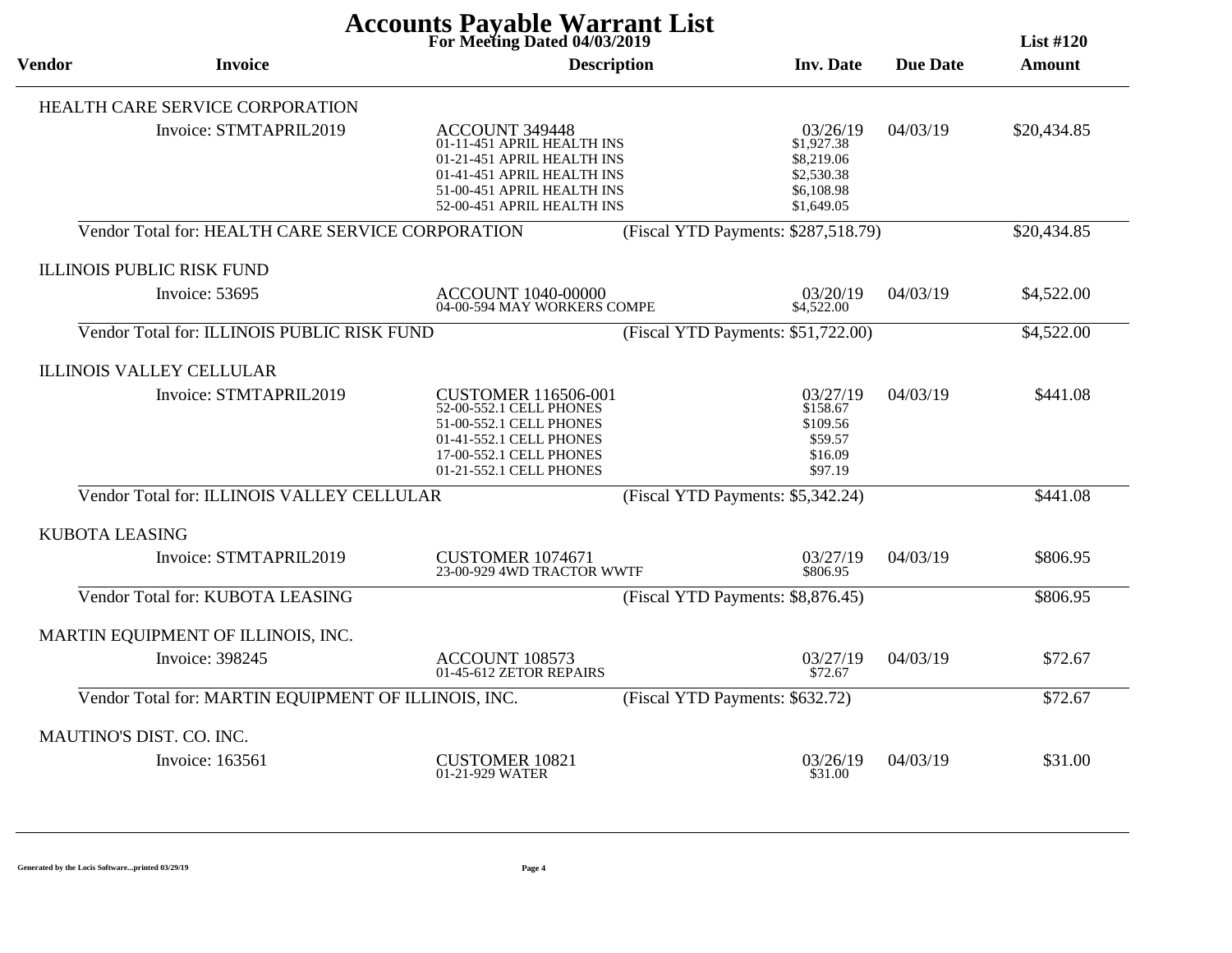| <b>Accounts Payable Warrant List</b><br>For Meeting Dated 04/03/2019<br><b>List #120</b> |                                                          |                                                                                                                   |                                    |                                              |                 |               |
|------------------------------------------------------------------------------------------|----------------------------------------------------------|-------------------------------------------------------------------------------------------------------------------|------------------------------------|----------------------------------------------|-----------------|---------------|
| <b>Vendor</b>                                                                            | <b>Invoice</b>                                           |                                                                                                                   | <b>Description</b>                 | <b>Inv. Date</b>                             | <b>Due Date</b> | <b>Amount</b> |
|                                                                                          | Vendor Total for: MAUTINO'S DIST. CO. INC.               |                                                                                                                   | (Fiscal YTD Payments: \$2,912.20)  |                                              |                 | \$31.00       |
|                                                                                          | MERCHANTS CAPITAL RESOURCES, INC                         |                                                                                                                   |                                    |                                              |                 |               |
|                                                                                          | Invoice: STMTAPRIL2019                                   | <b>CUSTOMER 4354</b><br>01-41-830 2015 JOHN DEERE T<br>51-00-830 2015 JOHN DEERE T<br>52-00-830 2015 JOHN DEERE T |                                    | 03/27/19<br>\$484.02<br>\$484.02<br>\$242.02 | 04/03/19        | \$1,210.06    |
|                                                                                          | Vendor Total for: MERCHANTS CAPITAL RESOURCES, INC       |                                                                                                                   | (Fiscal YTD Payments: \$12,100.60) |                                              |                 | \$1,210.06    |
|                                                                                          | MICHAEL TODD AND COMPANY, INC.                           |                                                                                                                   |                                    |                                              |                 |               |
|                                                                                          | Invoice: 165832                                          | <b>CUSTOMER 10908</b><br>01-41-612 TUBE BROOM/GUTTER                                                              |                                    | 03/20/19<br>\$700.08                         | 04/03/19        | \$700.08      |
|                                                                                          | Vendor Total for: MICHAEL TODD AND COMPANY, INC.         |                                                                                                                   | (Fiscal YTD Payments: \$1,747.37)  |                                              |                 | \$700.08      |
| <b>MICKEY'S LINEN</b>                                                                    |                                                          |                                                                                                                   |                                    |                                              |                 |               |
|                                                                                          | Invoice: 3142253                                         | <b>ACCOUNT 4485-00001</b><br>01-45-654 CITY GARAGE TWLS/                                                          |                                    | 03/26/19<br>\$62.81                          | 04/03/19        | \$62.81       |
|                                                                                          | Invoice: 3142256                                         | <b>ACCOUNT 4485-00000</b><br>01-45-654 CITY HALL MATS                                                             |                                    | 03/26/19<br>\$98.58                          | 04/03/19        | \$98.58       |
|                                                                                          | Vendor Total for: MICKEY'S LINEN                         |                                                                                                                   | (Fiscal YTD Payments: \$3,805.85)  |                                              |                 | \$161.39      |
|                                                                                          | MIDWEST TESTING SERVICES, INC.                           |                                                                                                                   |                                    |                                              |                 |               |
|                                                                                          | Invoice: 123118FIRSTST                                   | <b>MATERIAL TESTING &amp; INSPECTION</b><br>01-41-518 1ST & RYALL REPAI                                           |                                    | 03/29/19<br>\$560.00                         | 04/03/19        | \$560.00      |
|                                                                                          | Vendor Total for: MIDWEST TESTING SERVICES, INC.         |                                                                                                                   | (Fiscal YTD Payments: \$3,510.00)  |                                              |                 | \$560.00      |
|                                                                                          | OTTAWA SAVINGS/TWIN OAKS SAVINGS BANK                    |                                                                                                                   |                                    |                                              |                 |               |
|                                                                                          | Invoice: STMTAPRIL2019                                   | ACCOUNT 36431/LOAN 120005071<br>01-21-840 CHEVROLET EQUINOX                                                       |                                    | 03/27/19<br>\$2,463.02                       | 04/03/19        | \$2,463.02    |
|                                                                                          | Vendor Total for: OTTAWA SAVINGS/ TWIN OAKS SAVINGS BANK |                                                                                                                   | (Fiscal YTD Payments: \$48,694.45) |                                              |                 | \$2,463.02    |
| <b>PAUL MILLER</b>                                                                       |                                                          |                                                                                                                   |                                    |                                              |                 |               |
|                                                                                          | Invoice: STMTAPRIL2019                                   | REMOVAL OF TREE ON BLUFF ST.<br>01-45-820 TREE REMOVAL                                                            |                                    | 03/26/19<br>\$500.00                         | 04/03/19        | \$500.00      |
|                                                                                          | Vendor Total for: PAUL MILLER                            |                                                                                                                   | (Fiscal YTD Payments: \$4,750.00)  |                                              |                 | \$500.00      |

 **Generated by the Locis Software...printed 03/29/19**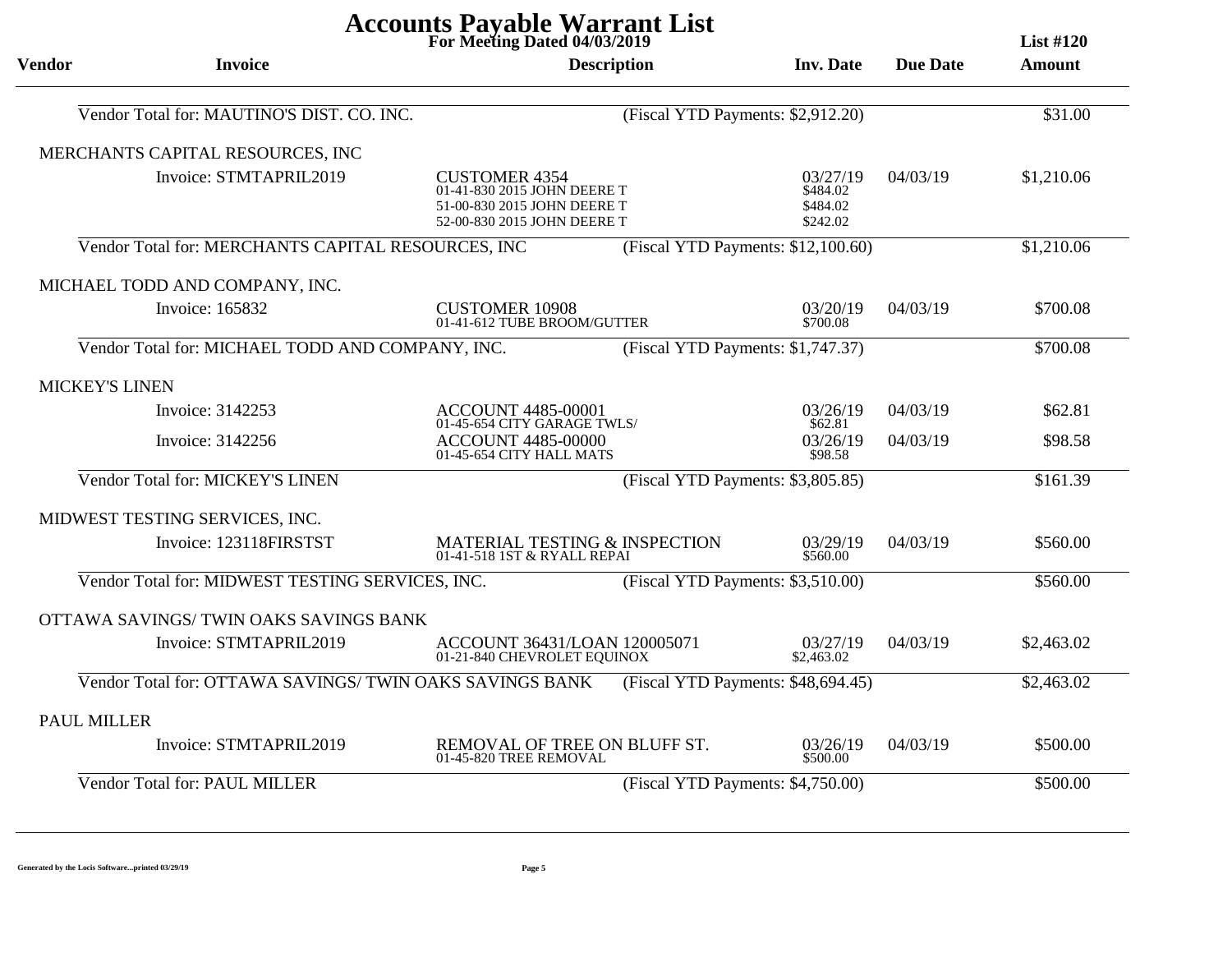| <b>Accounts Payable Warrant List</b><br>For Meeting Dated 04/03/2019<br><b>List #120</b> |                                               |                                                                                                                       |                                              |                 |            |  |  |
|------------------------------------------------------------------------------------------|-----------------------------------------------|-----------------------------------------------------------------------------------------------------------------------|----------------------------------------------|-----------------|------------|--|--|
| Vendor                                                                                   | <b>Invoice</b>                                | <b>Description</b>                                                                                                    | <b>Inv. Date</b>                             | <b>Due Date</b> | Amount     |  |  |
|                                                                                          | PDC LABORATORIES, INC                         |                                                                                                                       |                                              |                 |            |  |  |
|                                                                                          | Invoice: I9359965                             | <b>CUSTOMER 275616</b><br>52-00-538 WWTP TESTS                                                                        | 03/20/19<br>\$103.70                         | 04/03/19        | \$103.70   |  |  |
|                                                                                          | Invoice: I9360493                             | <b>CUSTOMER 275616</b><br>52-00-538 HEAVY METALS TEST                                                                 | 03/22/19<br>\$696.20                         | 04/03/19        | \$696.20   |  |  |
|                                                                                          | Vendor Total for: PDC LABORATORIES, INC       |                                                                                                                       | (Fiscal YTD Payments: \$6,168.40)            |                 | \$799.90   |  |  |
|                                                                                          | PURCHASE POWER-PITNEY BOWES                   |                                                                                                                       |                                              |                 |            |  |  |
|                                                                                          | Invoice: STMTAPRIL2019                        | ACCOUNT 8000-9000-0375-4391<br>51-00-551 POSTAGE BY PHONE<br>52-00-551 POSTAGE BY PHONE<br>01-11-551 POSTAGE BY PHONE | 03/27/19<br>\$200.00<br>\$200.00<br>\$200.00 | 04/03/19        | \$600.00   |  |  |
|                                                                                          | Vendor Total for: PURCHASE POWER-PITNEY BOWES |                                                                                                                       | (Fiscal YTD Payments: \$3,927.29)            |                 | \$600.00   |  |  |
| REPUBLIC SERVICES                                                                        |                                               |                                                                                                                       |                                              |                 |            |  |  |
|                                                                                          | Invoice: 0792-000411160                       | ACCOUNT 3-0792-1028200<br>51-00-629 DUMPSTER/PACIFIC                                                                  | 03/29/19<br>\$475.00                         | 04/03/19        | \$475.00   |  |  |
|                                                                                          | <b>Vendor Total for: REPUBLIC SERVICES</b>    |                                                                                                                       | (Fiscal YTD Payments: \$.00)                 |                 | \$475.00   |  |  |
| <b>REVERE ELECTRIC</b>                                                                   |                                               |                                                                                                                       |                                              |                 |            |  |  |
|                                                                                          | Invoice: S3801624.001                         | <b>CUSTOMER 10713</b><br>52-00-652 GASKET                                                                             | 03/20/19<br>\$85.19                          | 04/03/19        | \$85.19    |  |  |
|                                                                                          | Vendor Total for: REVERE ELECTRIC             |                                                                                                                       | (Fiscal YTD Payments: \$2,137.59)            |                 | \$85.19    |  |  |
| <b>ROBERT THOMAS</b>                                                                     |                                               |                                                                                                                       |                                              |                 |            |  |  |
|                                                                                          | Invoice: STMTMARCH2019                        | REIMBURSE BOBBY THOMAS<br>01-45-929 CDL REIMBURSEMENT                                                                 | 03/20/19<br>\$60.00                          | 04/03/19        | \$60.00    |  |  |
|                                                                                          | Vendor Total for: ROBERT THOMAS               |                                                                                                                       | (Fiscal YTD Payments: \$341.16)              |                 | \$60.00    |  |  |
| <b>RYAN OWENS</b>                                                                        |                                               |                                                                                                                       |                                              |                 |            |  |  |
|                                                                                          | Invoice: STMTREIMBURSE19                      | <b>CLOTHING REIMBURSEMENT</b><br>51-00-471 REIMBURSE CLOTHIN                                                          | 03/26/19<br>\$950.00                         | 04/03/19        | \$950.00   |  |  |
|                                                                                          | Vendor Total for: RYAN OWENS                  |                                                                                                                       | (Fiscal YTD Payments: \$.00)                 |                 | \$950.00   |  |  |
|                                                                                          | SANDENO, INC/D CONSTRUCTION                   |                                                                                                                       |                                              |                 |            |  |  |
|                                                                                          | Invoice: 896                                  | <b>CUSTOMER 20061</b>                                                                                                 | 03/28/19                                     | 04/03/19        | \$1,593.90 |  |  |

 $\overline{\phantom{0}}$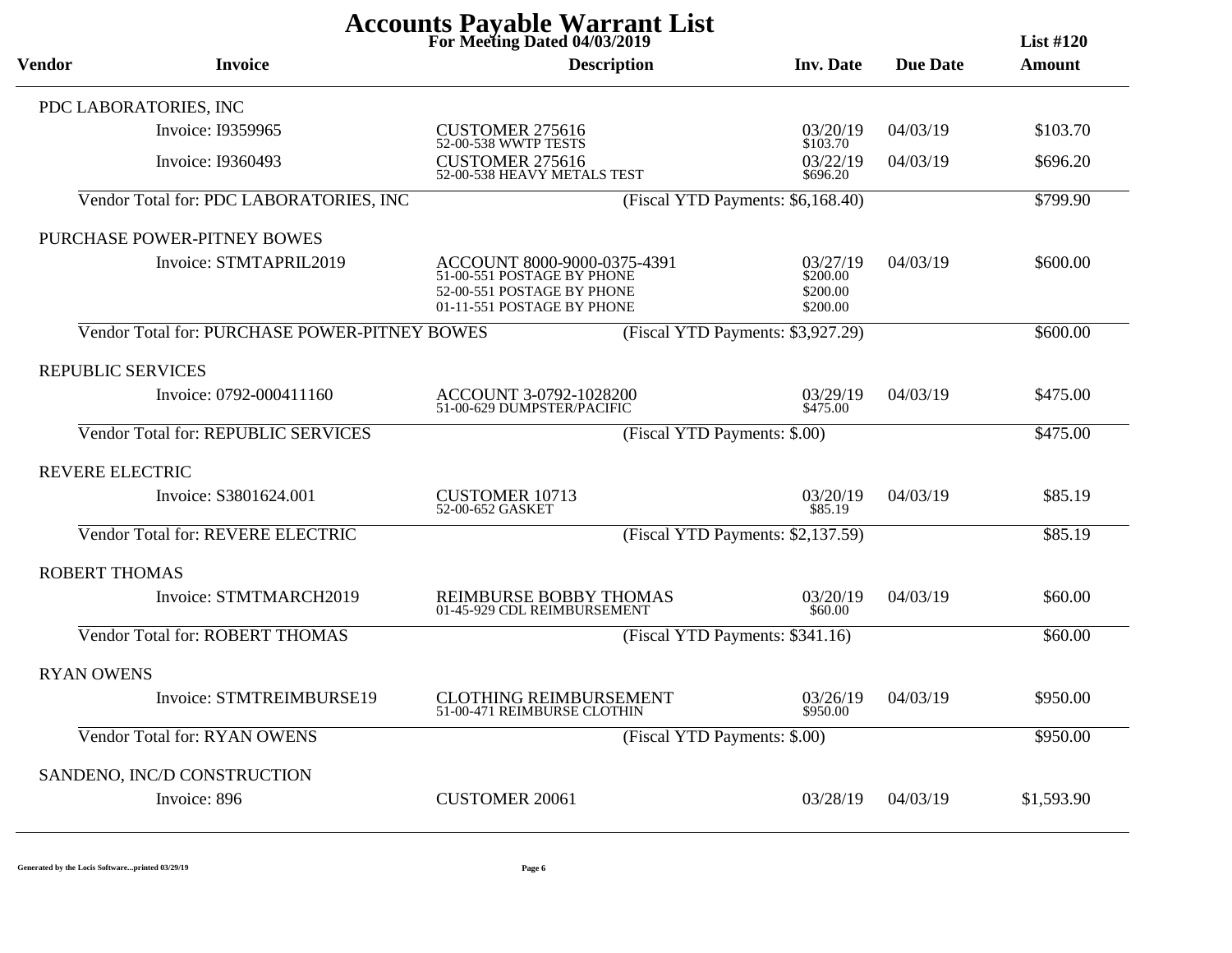|                        |                                                        | For Meeting Dated 04/03/2019                                                           |                                    |                 | List $#120$ |
|------------------------|--------------------------------------------------------|----------------------------------------------------------------------------------------|------------------------------------|-----------------|-------------|
| <b>Vendor</b>          | <b>Invoice</b>                                         | <b>Description</b>                                                                     | <b>Inv.</b> Date                   | <b>Due Date</b> | Amount      |
|                        |                                                        | 15-00-614 COLD PATCH 14.49                                                             | \$1,593.90                         |                 |             |
|                        | Vendor Total for: SANDENO, INC/D CONSTRUCTION          |                                                                                        | (Fiscal YTD Payments: \$99,489.84) |                 | \$1,593.90  |
|                        | <b>STAPLES CREDIT PLAN</b>                             |                                                                                        |                                    |                 |             |
|                        | Invoice: STMTAPRIL2019                                 | <b>ACCOUNT ENDING 3902</b><br>01-11-651 OFFICE SUPPLIES<br>01-45-652 FOLDING CHAIRS/ME | 03/25/19<br>\$85.43<br>\$201.98    | 04/03/19        | \$287.41    |
|                        | Vendor Total for: STAPLES CREDIT PLAN                  |                                                                                        | (Fiscal YTD Payments: \$2,701.06)  |                 | \$287.41    |
|                        | TECHNOLOGY MANAGEMENT REVOLVING FUND                   |                                                                                        |                                    |                 |             |
|                        | <b>Invoice: T1924808</b>                               | ACCOUNT T8889257<br>01-21-557 FEB LEADS<br>01-21-558 FEB I-WIN                         | 03/20/19<br>\$483.60<br>\$314.89   | 04/03/19        | \$798.49    |
|                        | Vendor Total for: TECHNOLOGY MANAGEMENT REVOLVING FUND |                                                                                        | (Fiscal YTD Payments: \$8,783.39)  |                 | \$798.49    |
|                        | <b>TESSCO INCORPORATED</b>                             |                                                                                        |                                    |                 |             |
|                        | Invoice: 061470                                        | <b>ACCOUNT 2685521</b><br>22-00-892 PUBLIC SAFETY TRA                                  | 03/26/19<br>\$2,423.46             | 04/03/19        | \$2,423.46  |
|                        | Vendor Total for: TESSCO INCORPORATED                  |                                                                                        | (Fiscal YTD Payments: \$57,443.26) |                 | \$2,423.46  |
| THE TURFTEAM           |                                                        |                                                                                        |                                    |                 |             |
|                        | Invoice: 133052                                        | <b>CUSTOMER 3497</b><br>52-00-652 TORO - GEAR                                          | 03/20/19<br>\$12.12                | 04/03/19        | \$12.12     |
|                        | Vendor Total for: THE TURFTEAM                         |                                                                                        | (Fiscal YTD Payments: \$274.44)    |                 | \$12.12     |
|                        | THRUSH SANITATION SERVICE, INC.                        |                                                                                        |                                    |                 |             |
|                        | Invoice: 275155                                        | <b>ACCOUNT 28203</b><br>51-10-654.1 PORTABLES<br>01-45-654.1 PORTABLES                 | 03/29/19<br>\$75.00<br>\$75.00     | 04/03/19        | \$150.00    |
|                        | Vendor Total for: THRUSH SANITATION SERVICE, INC.      |                                                                                        | (Fiscal YTD Payments: \$5,405.00)  |                 | \$150.00    |
| <b>TOP FUEL SALOON</b> |                                                        |                                                                                        |                                    |                 |             |
|                        | Invoice: STMTAPRIL2019                                 | FREEDOM RUN EXPENSE<br>09-00-913.2 ENTERTAINMENT/FRE                                   | 03/27/19<br>\$2,300.00             | 04/03/19        | \$2,300.00  |
|                        | Vendor Total for: TOP FUEL SALOON                      |                                                                                        | (Fiscal YTD Payments: \$.00)       |                 | \$2,300.00  |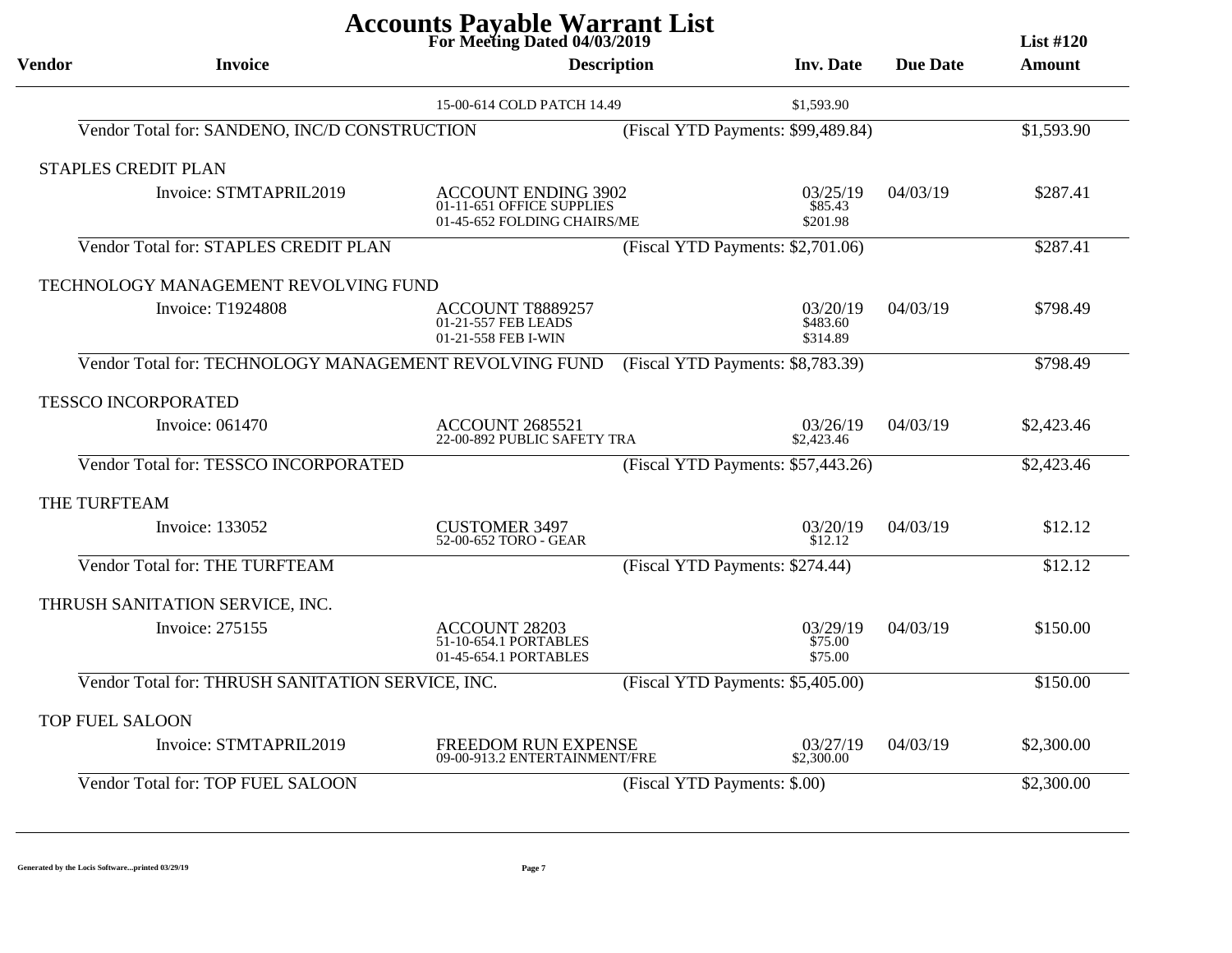| <b>Accounts Payable Warrant List</b><br>For Meeting Dated 04/03/2019<br><b>List #120</b> |                                                          |                                                                                                                                                                               |                                                                      |                 |               |  |
|------------------------------------------------------------------------------------------|----------------------------------------------------------|-------------------------------------------------------------------------------------------------------------------------------------------------------------------------------|----------------------------------------------------------------------|-----------------|---------------|--|
| <b>Vendor</b><br><b>Invoice</b>                                                          |                                                          | <b>Description</b>                                                                                                                                                            | <b>Inv. Date</b>                                                     | <b>Due Date</b> | <b>Amount</b> |  |
|                                                                                          | UNUM LIFE INSURANCE COMPANY OF AMERICA                   |                                                                                                                                                                               |                                                                      |                 |               |  |
|                                                                                          | Invoice: APRIL2019STMT                                   | POLICY 0659075-001<br>01-11-451 APRIL LIFE & DISA<br>01-21-451 APRIL LIFE & DISA<br>01-41-451 APRIL LIFE & DISA<br>51-00-451 APRIL LIFE & DISA<br>52-00-451 APRIL LIFE & DISA | 03/21/19<br>\$80.75<br>\$411.35<br>\$74.92<br>\$166.85<br>\$103.11   | 04/03/19        | \$836.98      |  |
|                                                                                          | Invoice: STMTAPRIL2019                                   | POLICY 0692897-001 4<br>01-11-451 APRIL DENTAL<br>01-21-451 APRIL DENTAL<br>01-41-451 APRIL DENTAL<br>51-00-451 APRIL DENTAL<br>52-00-451 APRIL DENTAL                        | 03/21/19<br>\$140.18<br>\$850.68<br>\$132.38<br>\$394.38<br>\$302.20 | 04/03/19        | \$1,819.82    |  |
|                                                                                          | Vendor Total for: UNUM LIFE INSURANCE COMPANY OF AMERICA |                                                                                                                                                                               | (Fiscal YTD Payments: \$26,301.05)                                   |                 | \$2,656.80    |  |
|                                                                                          | UTILITY EQUIPMENT COMPANY                                |                                                                                                                                                                               |                                                                      |                 |               |  |
|                                                                                          | Invoice: 110035220-000                                   | <b>CUSTOMER 112890</b><br>51-00-615 BOLTS                                                                                                                                     | 03/26/19<br>\$220.00                                                 | 04/03/19        | \$220.00      |  |
|                                                                                          | Vendor Total for: UTILITY EQUIPMENT COMPANY              |                                                                                                                                                                               | (Fiscal YTD Payments: \$1,412.09)                                    |                 | \$220.00      |  |
| <b>VISA</b>                                                                              |                                                          |                                                                                                                                                                               |                                                                      |                 |               |  |
|                                                                                          | Invoice: 2019APRILSTMT                                   | <b>ACCOUNT ENDING 6593</b><br>01-21-652 NAMEPLATE<br>01-21-929 FLAGPOLE ROPE<br>01-21-652.52 DARE SIGNS/STICKE<br>01-21-929 2019 OFFENSE GUID<br>01-21-538 TLO TRANSUNION     | 03/25/19<br>\$12.92<br>\$18.96<br>\$250.76<br>\$330.00<br>\$100.00   | 04/03/19        | \$712.64      |  |
|                                                                                          | Invoice: APRILSTMT2019                                   | <b>ACCOUNT ENDING 8128</b><br>01-21-563 ILEAS CONFERENCE                                                                                                                      | 03/25/19<br>\$200.00                                                 | 04/03/19        | \$200.00      |  |
|                                                                                          | Invoice: STMTAPRIL2019                                   | <b>ACCOUNT ENDING 7179</b><br>01-11-651 ADOBE ACROBAT<br>01-31-913 COUNTY MAYOR DINN                                                                                          | 03/25/19<br>\$13.80<br>\$255.92                                      | 04/03/19        | \$269.72      |  |
|                                                                                          | Vendor Total for: VISA                                   |                                                                                                                                                                               | (Fiscal YTD Payments: \$20,302.93)                                   |                 | \$1,182.36    |  |
|                                                                                          | <b>VISION SERVICE PLAN</b>                               |                                                                                                                                                                               |                                                                      |                 |               |  |
|                                                                                          | Invoice: STMTAPRIL2019                                   | <b>CLIENT ID 12218887</b><br>01-11-451 APRIL VISION<br>01-21-451 APRIL VISION<br>01-41-451 APRIL VISION                                                                       | 03/25/19<br>\$37.62<br>\$196.93<br>\$27.64                           | 04/03/19        | \$445.28      |  |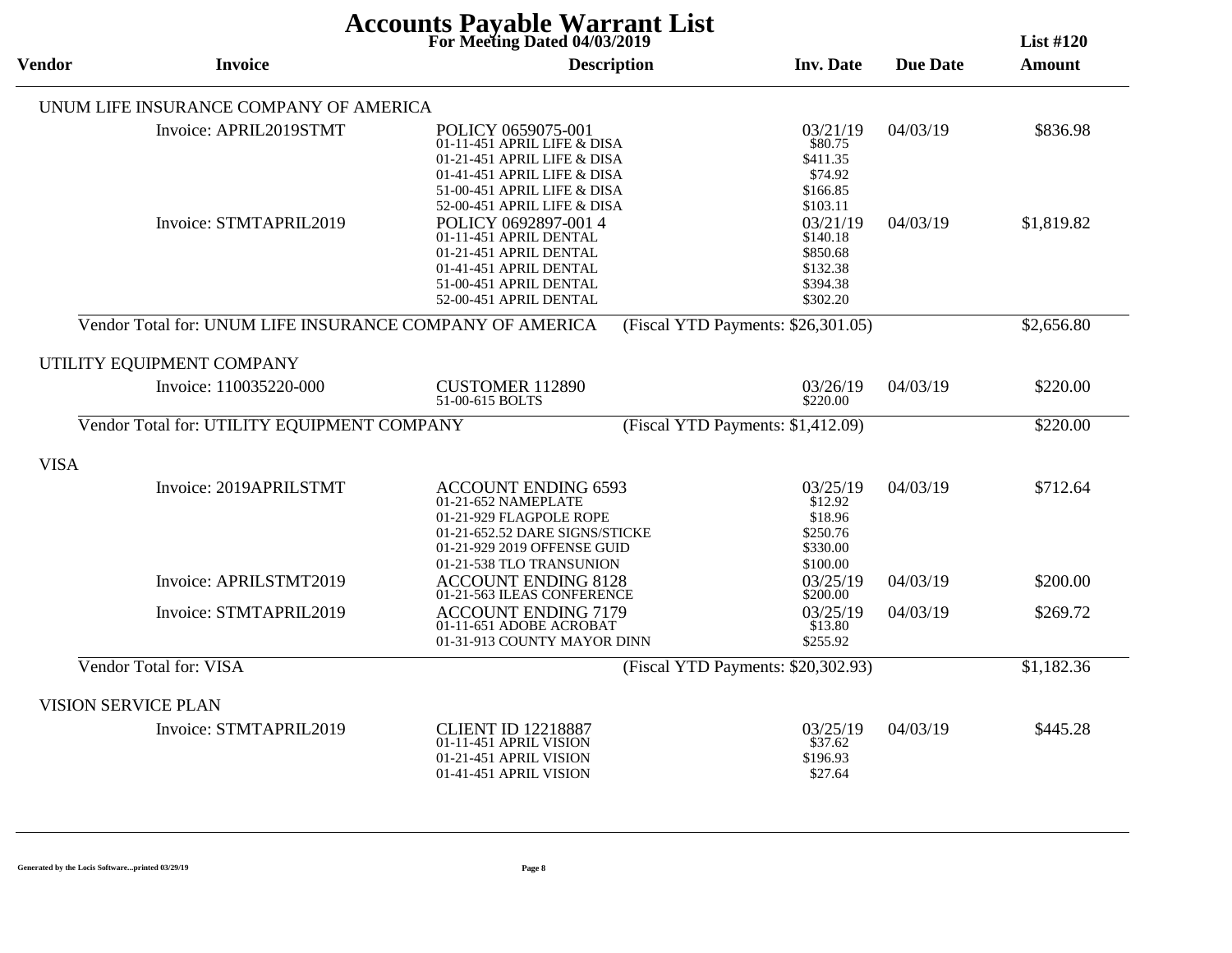| For Meeting Dated 04/03/2019 |                                          |                                                    |                                   |          |            |  |
|------------------------------|------------------------------------------|----------------------------------------------------|-----------------------------------|----------|------------|--|
| <b>Vendor</b>                | <b>Invoice</b>                           | <b>Description</b>                                 | <b>Inv.</b> Date                  | Due Date | Amount     |  |
|                              |                                          | 51-00-451 APRIL VISION                             | \$123.21                          |          |            |  |
|                              |                                          | 52-00-451 APRIL VISION                             | \$59.88                           |          |            |  |
|                              | Vendor Total for: VISION SERVICE PLAN    |                                                    | (Fiscal YTD Payments: \$4,438.92) |          | \$445.28   |  |
|                              | <b>WATER PRODUCTS COMPANY</b>            |                                                    |                                   |          |            |  |
|                              | Invoice: 0286610                         | <b>CUSTOMER 200554</b><br>51-00-615 UTILITY SYSTEM | 03/29/19<br>\$1,330.46            | 04/03/19 | \$1,330.46 |  |
|                              | Vendor Total for: WATER PRODUCTS COMPANY |                                                    | (Fiscal YTD Payments: \$4,415.72) |          | \$1,330.46 |  |
| <b>ZIG'S TOWING</b>          |                                          |                                                    |                                   |          |            |  |
|                              | Invoice: 1830                            | 1999 DODGE RAM 2500<br>52-00-652 DODGE TOW         | 03/20/19<br>\$92.50               | 04/03/19 | \$92.50    |  |
|                              | Vendor Total for: ZIG'S TOWING           |                                                    | (Fiscal YTD Payments: \$.00)      |          | \$92.50    |  |